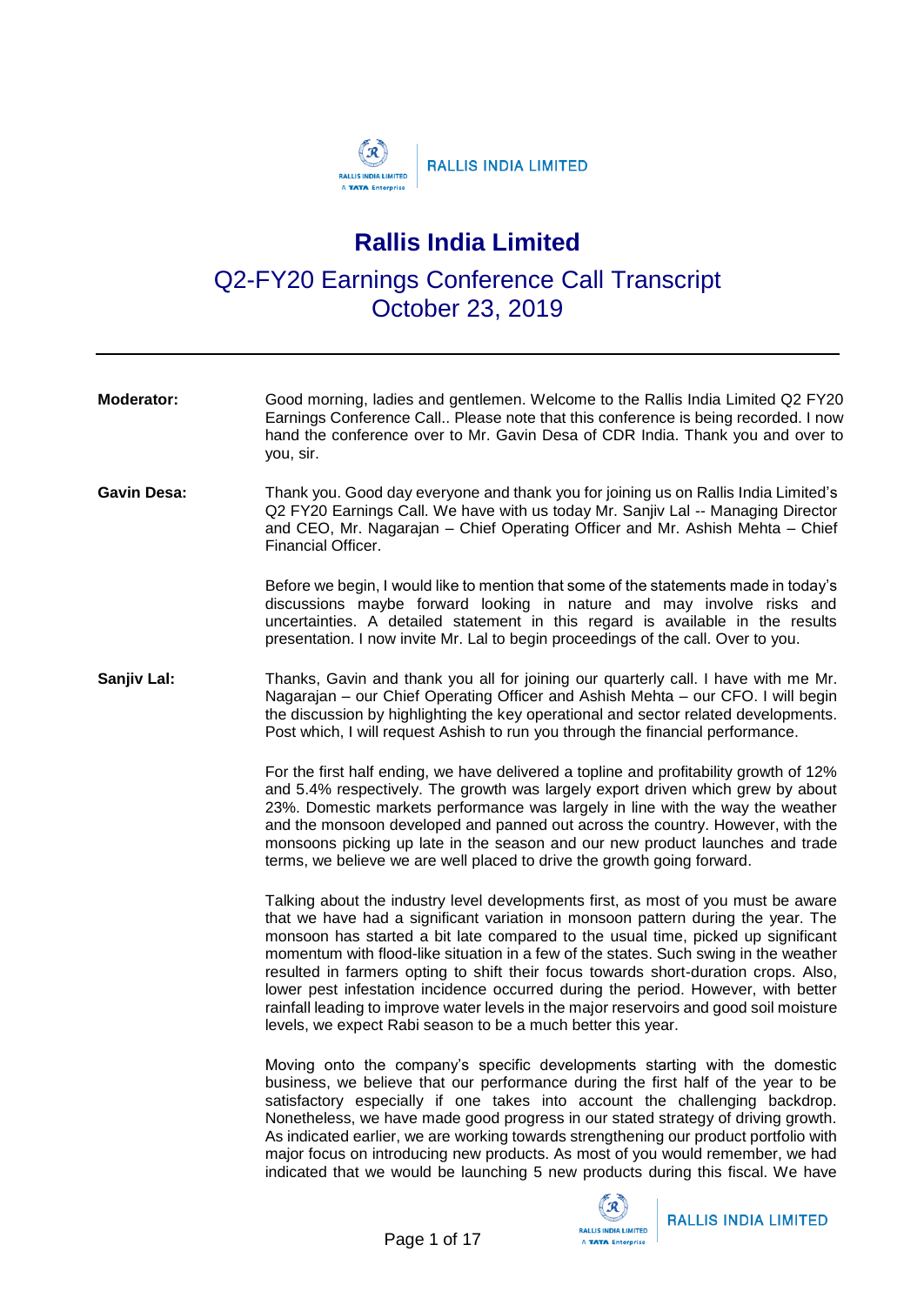already launched 4 products in Kharif including 2 co-marketing products. While it is a bit early to comment on the success, our new launches have been well received by the trade and farmers.

Moving onto our seeds business, we have historically had a very strong presence in paddy and millet crops. The delayed onset of monsoon resulted in crop shift in favor of short-duration millet and paddy which benefited the business. Further, our new launched millet hybrids have gained significant traction in the market. In addition, while maintaining our hold in the Kharif crops, our efforts are now directed towards strengthening our Rabi portfolio as well. We are focusing on fruits and vegetables, hybrid maize to make the overall seeds portfolio more balanced. This will obviously take some time to fully play out, but we will help us significantly going forward.

The capacity expansion of the first phase of Metribuzin capacity which was around 500 tonnes per annum has been completed and the plant has been commissioned and production started. The second phase comprising an additional 500 tonnes per annum is progressing as per schedule and should be completed and operational by December end. Overall, Metribuzin capacity will increase to about 2,000 tonnes per annum once we are through with the CAPEX. Revenues from the project should start fully reflecting in the financials from next financial year onwards. On Pendimethalin which is another big product for us, we have experienced over- supply in the market and expect some softness over the next quarter. Further, our CAPEX plan for expanding formulation capacity at Dahej chemical zone is well underway and we expected to be operational by next Kharif season.

Lastly, we are undertaking steps towards increasing our touch points, widening our dealer network. Our trade terms with our distributor partners has been well received and we will see it further strengthening during the current crop season.

Before I hand over to Ashish, I would just like to reiterate that we are undertaking requisite steps towards accelerating growth and consolidating our areas of strength. The CAPEX plan will not only help us address the product portfolio, but it will also help us become more integrated, reducing our dependence on sourcing key intermediates which has been one of the reason for lower margins in the overall category. Further, the revised credit terms also will help widen and cement our bonds with the dealers. Now, I will request Ashish to run us through the quarterly performance and we have already posted the results presentation which you would have all seen. So over to you, Ashish.

**Ashish Mehta:** Thank you and welcome all to this earnings call of Rallis Q2 FY20. While you must have gone through the numbers, I will quickly take you through the financials. Consolidated for Q2, we had a 14.5% increase in revenue, out of which almost 11% came through volume growth. Domestic business grew by 6%, out of which 4% was through volume and overall if you were to see the H1 performance, at a consolidated level, we grew by 12%, out of which 9% was through volume. EBITDA margins did see a pressure in Q2 as well.

> We have been also discussing with you all in our various meetings that we have been witnessing pricing pressure largely because of the increased input cost and it has not been able to pass on the entire cost increase to the trade and this was reflected in the margins for the Q2 as well as H1 performance. PAT at consolidated level was at Rs.80 crore, down by about Rs.4.5 crore from the previous years.

> The major highlight is on the cash generated from the operation which is at Rs.217 crore at a consolidated level, up from Rs.46 crore in the previous year. Working capital saw an improvement in terms of inventory days. It has improved quite a bit from 104 days to 85 days and we feel that our trade terms that we have announced

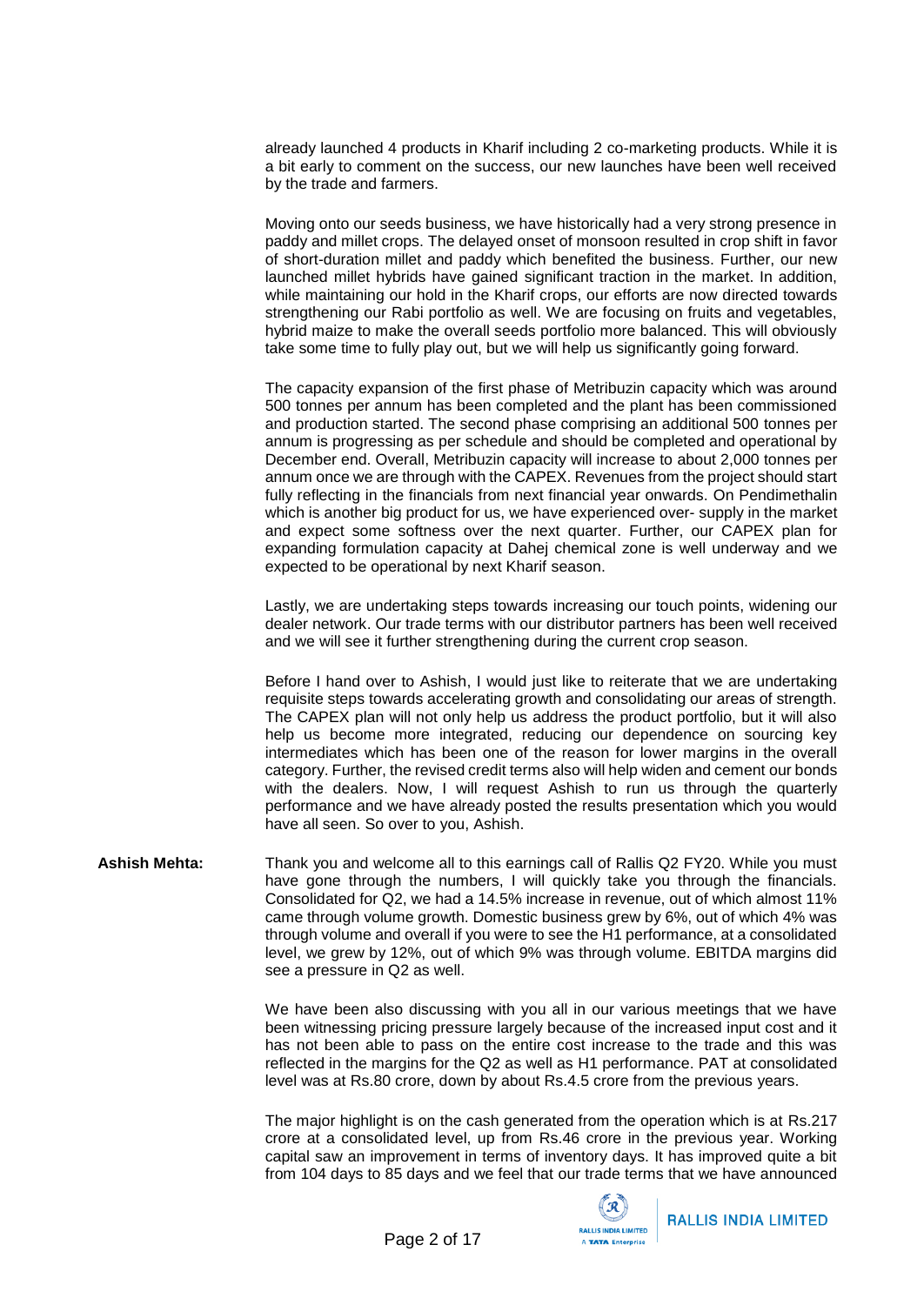in the market has been well accepted which has been reflected in the cash from operations. The CAPEX status has already been uploaded in the investors docket in terms of the expansion of the Metribuzin first phase and second phase. The work at the Dahej chemical zone is well underway and we expect the production to start in Q1 FY21. Thank you.

**Moderator**: Thank you. The first question is from the line of Aditya Jhawar from Investec. Please go ahead.

**Aditya Jhawar: Firstly,** thanks for increasing the disclosure levels. My first question is on gross margins. So we understand there could be some pressure on the raw material side, but it would be great if you can help us understand is there any change in the pricing strategy. For example, some of our key brands like Metribuzin, Pendimethalin, **,** earlier maybe there could be a process where our pricing would be at a premium versus competition. So has their pricing come, the premium come down or is there discounts now on certain molecules which was not there before on a YoY basis..

- **Sanjiv Lal:** So Aditya, if we look at one of our export category products which is Pendimethalin, we have seen significant price drop in that and we have taken a price correction which has resulted in lower contribution margins. Likewise for domestic Metribuzin also, there has been price pressure because of increased price for one of the key raw materials that we used for Metribuzin. Largely, there are just 2 or 3 products where we have had some pressure on the raw material pricing which has resulted in lower contributions.
- **Aditya Jhawar:** But there is no change in strategy, premium discount with regard to peers in the domestic market?
- **Sanjiv Lal:** No, our brands continue to be the preferred brands in the market. Of course, there has been some price pressure on some of the brands. But considering the way the demand and the monsoon was playing out, we have not had any significant drop in any of our pricing to the trade.
- **Aditya Jhawar:** And on the raw material side, what we were understanding that the incremental price increase or the quantum price increase that we were seeing has come down. So but looking at the gross margin which is almost at 7-year low, what sense are you guys getting in terms of some easing of this pressure on raw material side?

**Sanjiv Lal:** We are seeing some slight price correction at least in one of the raw materials that we are buying so that should help in Q3 and Q4. And at least for one of them which is the raw material for Metribuzin, we had already mentioned that we are looking at backward integration for which necessary CAPEX and all that has been already approved. So we will be going ahead with implementation of that in the next quarter.

- **Aditya Jhawar:** So we could see some respite coming from next quarter because the Metribuzin raw material pricing….
- **Sanjiv Lal:** I would not say next quarter, it will be perhaps in Q1 of next financial year.
- **Aditya Jhawar:** And my final question is in this export ramp up is pretty encouraging, if you can break this up into branded exports and contract manufacturing export specifically for Metri and Pendi?
- **Sanjiv Lal:** In fact, we have had some good demand coming in for both these products that we are exporting. While there may be some pricing pressure on the Pendimethalin, Metribuzin demand has been quite encouraging which is also being supported by us

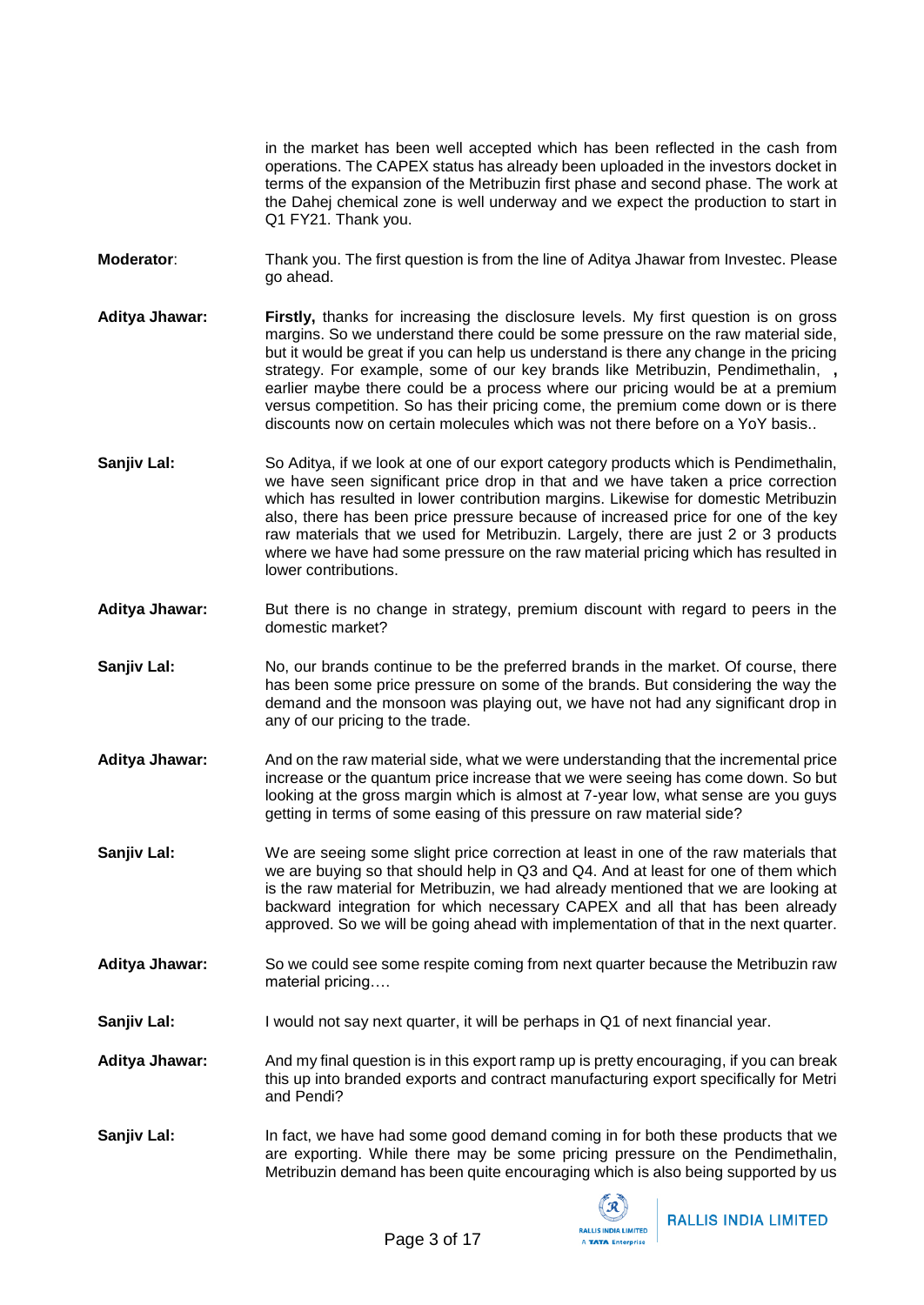in terms of putting CAPEX on the ground. So both these are doing well and in the meantime, we are also getting some registrations for our formulated products also hopefully coming through sooner than later which will help us in the next year formulation sales as well.

- **Aditya Jhawar:** So as of now it is B2B we are seeing good momentum and that is not necessarily in Rallis brand, right?
- **Sanjiv Lal:** No, it will continue to be in B2B only.
- **Moderator:** The next question is from the line of Prashant Biyani from Prabhudas Lilladher.
- **Prashant Biyani:** Sir incrementally going into Q3 or H2, how do you see this raw material pricing panning out for us?
- **Sanjiv Lal:** Prashant, as I mentioned, at least on one of the ingredients, we are seeing some price correction. So we should get that benefit in Q3 as well as Q4 and the other one which is for Metribuzin, so far there is no significant price drop that we are seeing, but we are working towards developing alternate suppliers also to see how we can get some advantage from lower costing.
- **Prashant Biyani:** Do we also have some high cost inventory still with us on the raw material side?
- **Sanjiv Lal:** As we had mentioned earlier that because of the various disruptions that potentially were happening in China, we have wanted to ensure that our assets are not getting compromised in terms of operations because of availability of raw material. So we have been doing strategic buying. So we have got inventories. There is no doubt about that. But if you see the overall picture of total inventories and I think Ashish had talked about it
- **Ashish Mehta:** The inventory days have come down while value would have gone up. As Sanjiv said that, some strategic purchases have been done and we are doing those to ensure that the plant is up and running and we do not see a day where the plant is shut. So that is the intent.
- **Prashant Biyani:** That I understood. But are these inventories 3 or 4 months back when the price used to hover around a bit higher or is it relatively newer when the price has incrementally corrected?
- Ashish Mehta: Not really. If you average it out, it is not like that.
- **S. Nagarajan:** So I think typically the way we are purchasing or taking delivery of the material and also speaking on the prices with a relatively shorter horizon, although we have a slightly longer term volume lockup with the vendor, we do not take everything in one shot. So therefore I think the average cost is will be a little bit higher certainly, but it will not be a lot higher, relative to the present cost in this particular technical that Sanjiv alluded to where the prices are showing a downward trend.
- **Prashant Biyani:** The other expenses is down 6% Y-o-Y and as a percent of sales as well, we have seen around 300 odd basis point correction in that. So what would be the reason for that?
- Ashish Mehta: Prashant, part of it is of course the optimization of the cost. The second reason is the classification of rent under Ind-AS. So that is why you would be seeing some bit of it, but on an overall basis, at PBT level it is not impacting. It is just a classification which has happened which is a small portion.

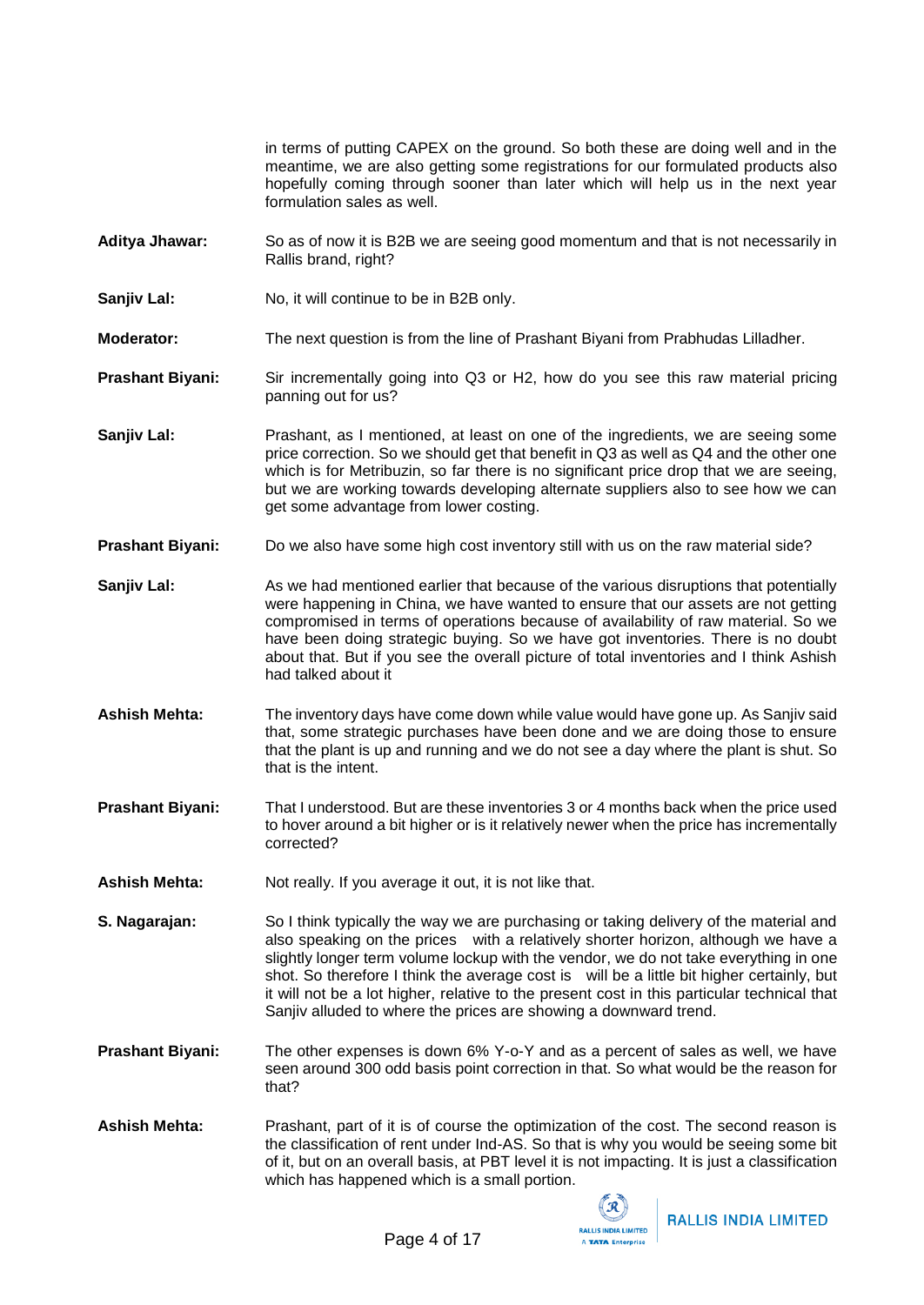**Prashant Biyani:** So largely it is from optimization of cost?

**Sanjiv Lal:** Yes.

**Prashant Biyani:** And just one last question. How has been the retail sale in Kharif and inventory situation for the industry right now?

- **S. Nagarajan:** If you look at the agro chemicals into three buckets in the domestic marketherbicides, fungicides and insecticides - because of the delay in monsoon, our view is that the herbicide business has comparatively held up, but due to the shorter duration that is available for the farmer to complete his Kharif production, he has either shifted to shorter duration crop or gone to shorter duration variety in that particular crop. So for example, people in paddy have migrated to a shorter duration variety or people from maize may have migrated to a bajra for example. Now, the implication of this is that the window of opportunity available for pest and disease incidence has actually come down and therefore the number of sprays we think that are being taken by the farmers is probably going to be a little lower than what it was let us say last year. So if you really look at it at an overall level, we would say that at an industry level, herbicide should be fairly alright. Insecticides and fungicides will depend specifically on the portfolio of the company. If they have products which are very attractive or useful for the farmer, they would certainly get prioritized. But at an average level, there will probably be a small drop for insecticides and fungicides.
- **Prashant Biyani:** And sir inventory situation in the channel of the industry?
- **S. Nagarajan:** Our inventory position as we have mentioned it in the investor presentation also, is quite satisfactory. If there are some companies in the industry which may be having higher stocks or at an aggregate industry level, it is hard for us to say.
- **Moderator:** Thank you. The next question is from the line of Dhaval Shah from ICICI Direct. Please go ahead.
- **Dhaval Shah:** Couple of questions sir, firstly, we have disclosed that the international business has grown by around 31 odd percentage. So out of that, I mean, we started supplying this Metribuzin, so if we exclude that part, so on apple-to-apple basis what is our growth in international market on Y-o-Y terms?
- **Sanjiv Lal:** Why would you want to exclude? Because that is our deliberate action of expanding our international business by growing that category. Why would we want to exclude it?
- **Dhaval Shah:** I mean, just wanted to understand the base products which was in the last year. So how is the traction over there, if you can?
- **Sanjiv Lal:** It is very much part of our base product. It is not new product as such, it has been always there in our export portfolio. Because we see an opportunity, we have expanded the capacity. So it is very much part of our base portfolio.
- **Dhaval Shah:** Yes, that is correct. But the majority of the growth should be driven from the Metribuzin only, right?
- **Sanjiv Lal:** Yes. Because we did mention that there is some oversupply of Pendimethalin. So, growth has come from Acephate as well as from Metribuzin.
- **S. Nagarajan:** In fact in volumetric terms Sanjiv, I might add that we have had growth this first half versus last year first half in pretty much every product. We obviously don't give the

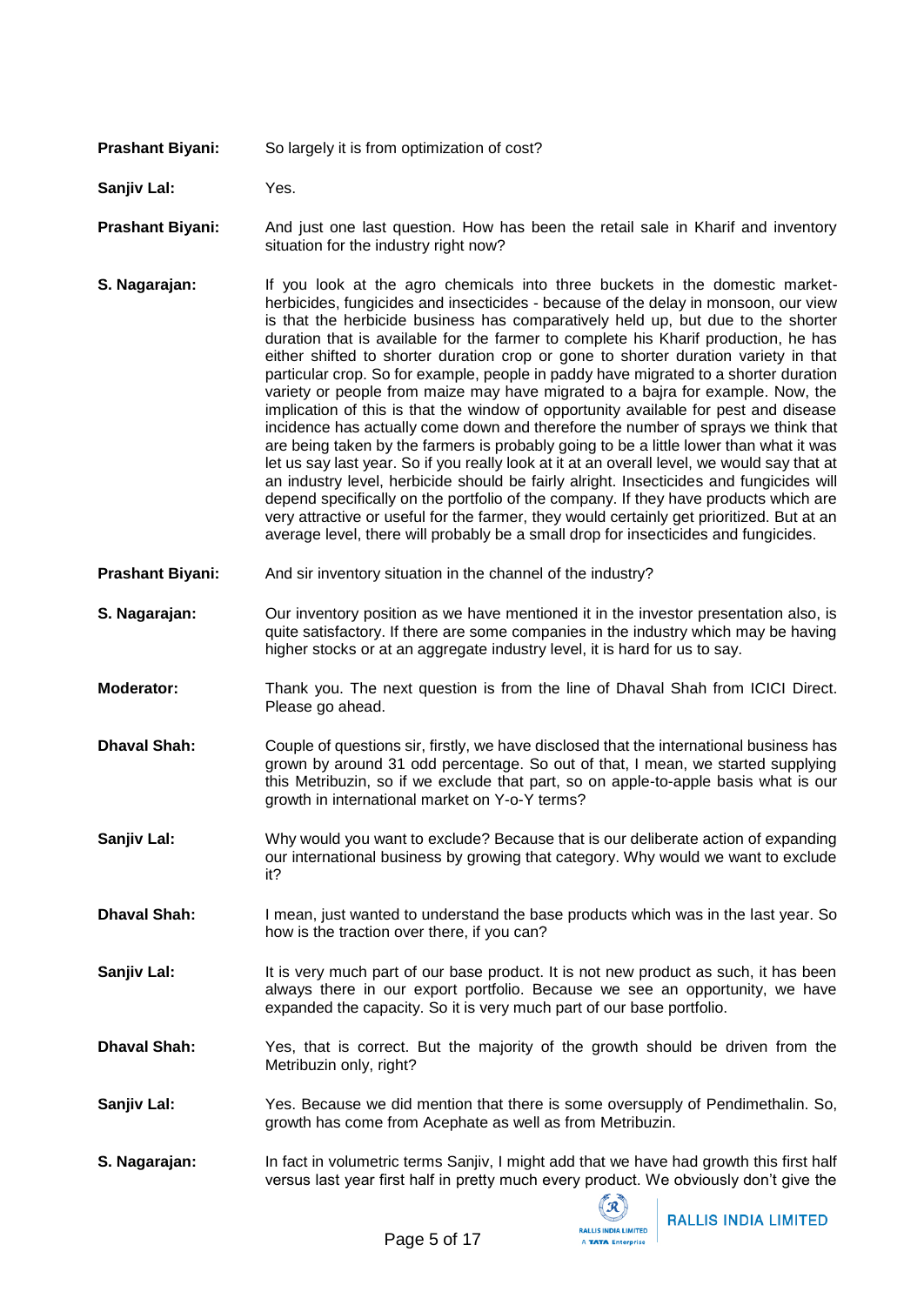product wise growth. Volumetrically, we have grown in every single product. Because of price pressures like what Sanjiv said in Pendimethalin, we have a value drop despite a modest volume growth. But I would say that all the products have grown.

- **Dhaval Shah:** Okay. And for the domestic market, I mean the growth was around 6% on YoY basis. So is this the same growth for the industry for this quarter or I mean, the revision of this credit term's benefit should be seen in the later part of the year. How should we look at?
- **Sanjiv Lal:** Dhaval I think, we can't comment on how the others have performed because I think ours must be one of the earlier results which have come out, so we would of course certainly like to look at how the others in this business have done. But we don't have any insight on that as of now.
- **Dhaval Shah:** Okay. And the last one is on the gross margins, so as you highlighted that some of the key input prices may soften in the next coming quarter, so is it safe to assume 42%-43% odd percentage gross margins can be seen in the FY21? Or, is there any outlook from your side on the gross margins front?
- **Sanjiv Lal:** See Dhaval, while we could certainly have in certain brands, certain categories high margins, but our focus very clearly is on growing the business. Margins will always come in due course of time, either through efficiency and effectiveness improvement or through opportunities which the market presents or through new launches that we will be doing. Our key focus is on growing the business. So I think that is very critical for Rallis at this stage.
- **Moderator:** The next question is from the line of Viraj Kacharia from Securities Investment.
- **Viraj Kacharia:** Just had two broader questions. First is on the standalone business which is the domestic crop protection and the exports part. Now our communication in the past has been that, if you look at the operating margins for both in the domestic and the International business, they are by and large similar. Now the kind of growth we are seeing in exports for last year and a half, we are not seeing much benefit of that translating in terms of margins for us. So one would imply that the margins pressure which you were seeing in the domestic it may be sub 10% operating margin. So if one were to think it from say 2, 3 or 4 year perspective, what will drive recovery in operating margins for us? Is it that it will be only dependent on scale up of new products in domestic market or price recovery in some of the export products. Can you just provide some color how we looking at that?
- Sanjiv Lal: So Viraj, one thing we have to be really conscious of that, beyond a certain point it is difficult to pass on costs to the farmer and therefore as an organization what we have to focus on is internally how to improve our cost structure, how we can improve our efficiencies and also how we can buy better. Certainly for newer products because they will also be higher performing products, we can always look at better margins for those categories. But yes, there is a lot of internal focus on improving efficiency and reducing costs.
- **Viraj Kacharia:** So when you talk about improving efficiencies and reducing costs compared to the potential, where will we be in terms of? So why I am kind of stressing again on this point is that, historically we have always been a 15%-17% kind of an operating margin business in the standalone and we are consistently in entire across cycle. What we are seeing in the last year and a half is very different in the trend. I understand that there are pressures on input costs which are there for the industry as well. But the kind of pressure we are seeing is probably slightly higher than what

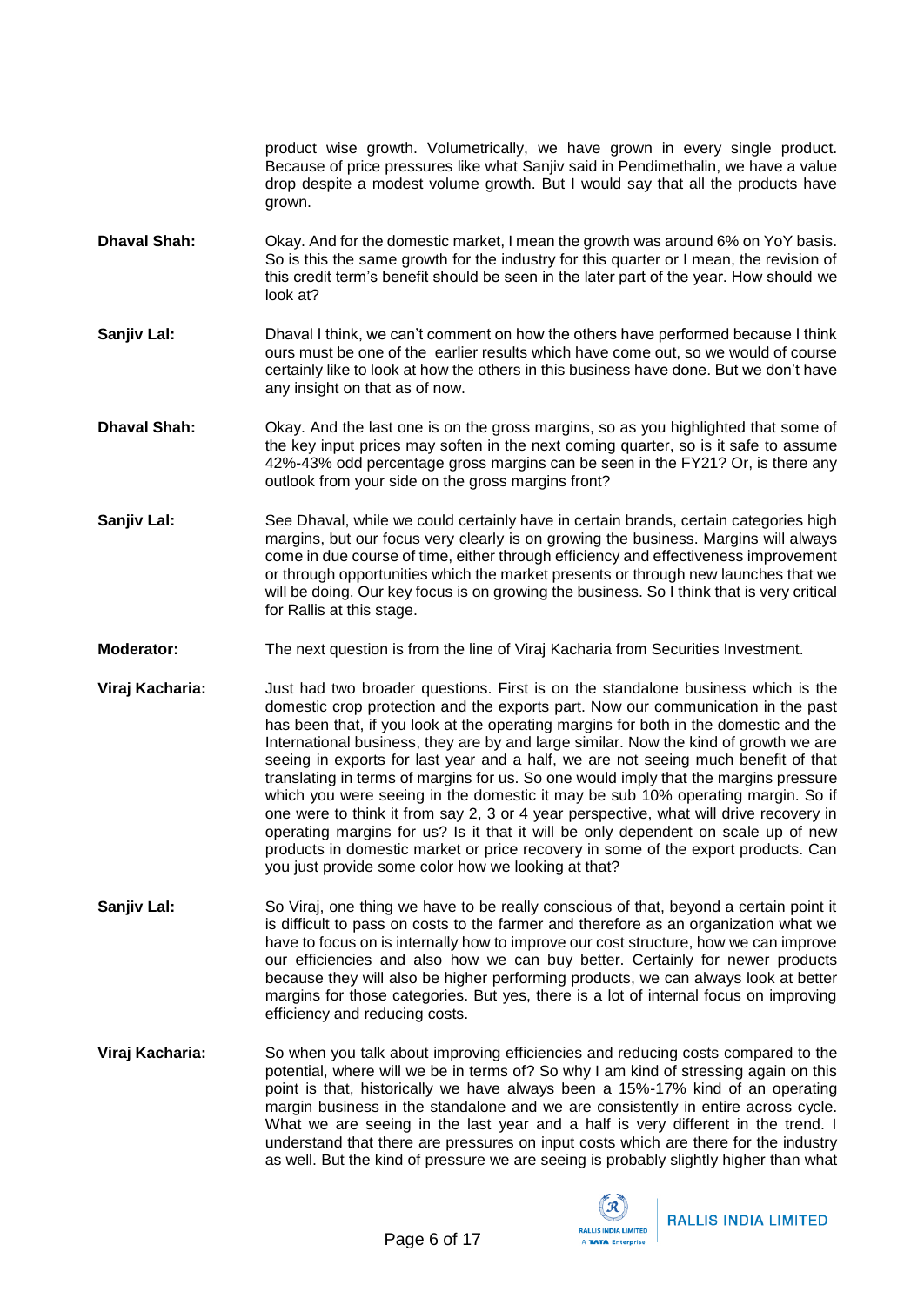others are seeing in the industry. So I am just trying to understand, how should one understand the sustainability in terms of margin profile in the business?

- **Ashish Mehta:** Viraj, just to answer your question on the gross margin for a B2B business and International business versus the gross margin for formulation products in domestic formulation its much different. The profile is much different. While the opportunity for International growth is there which we are trying to harness through capacity expansion, I believe with the introduction of new products which we have done as recent as the last quarter, the full impact would be seen only in the next financial year. And the company is all out to ensure that the costs are optimized. So we would not like to see that from this percentage to that percentage we will go in the next year. But yes, definitely the target is to ensure that we improve on our margins.
- **Viraj Kacharia:** Okay. The second question was on the export side. We are in the process of achieving the capacity expansion for Metribuzin, we have done phase 1, we are in the process of doing phase 2. If you look at the industry for this particular molecule, the industry is also expanding capacity in the range of 40%-50%. So there is 4,000 to 4,500 tonnes additional coming in the market. This is the product where in the last 1-1.5 years we have seen price more than doubling. So if you can just provide in terms of coverage for this particular molecule, where is the gap in terms of, is there a scope in terms of increasing coverage in existing crop applications or there are new target regions versus the potential? So if you can just provide some color in terms of the drivers for this particular molecule for next 2-3-4 years which can absorb this kind of a capacity coming in the market?
- **S. Nagarajan:** So as you know this particular space of herbicides is undergoing significant turmoil globally. You have glyphosate which has its own challenges. You have Dicamba which has its own challenges and you also have Metribuzin. So really speaking the final end state of how all of this is going to play out is very difficult to predict. But certainly we think that Metribuzin has some advantages and it is also a product which is in our portfolio which is an area where we are expanding. So certainly, we are finding traction when you talk about the investment that is happening across the industry perhaps that is also reflective of the sentiment that the other players are also having about this. From our standpoint, with respect to the expansion that we are talking about, we have a fairly good line of sight in terms of our business when we are making these investments. So we think that it is a positive area, positive space for us and we are fairly optimistic about it which is why we are also looking at the backward integration project to support the economics on Metribuzin. But having said that, the price levels which have been firm over the last few years, we do expect that there could be some challenges on that as more capacity comes up, that is something which is bound to happen with more players coming in, but not withstanding that we are fairly bullish about Metribuzin.
- **Viraj Kacharia:** What is the price versus volume trend for Metribuzin and Acephate?

**,**

**S. Nagarajan:** Well, price has been going up in last few years You are absolutely right in the case of Metribuzin. Volume also at least in the last few years has been increasing. But what I was mentioning is that right now we are facing some price pressures which is emerging on Metribuzin. And Acephate, I think there are lot of disruptions that are presently underway. So we are actually in the turbulent phase where the raw material for Acephate itself has not been available in adequate quantity. So I think we will have to sort of wait it out for the next 6 months to 12 months to get a clear trend on Acephate. But certainly I think on Metribuzin, we are hopeful that there will be a net increase in terms of business value. If you were to look at it as the crore value of business rather than just the volume specifically or the price specifically.

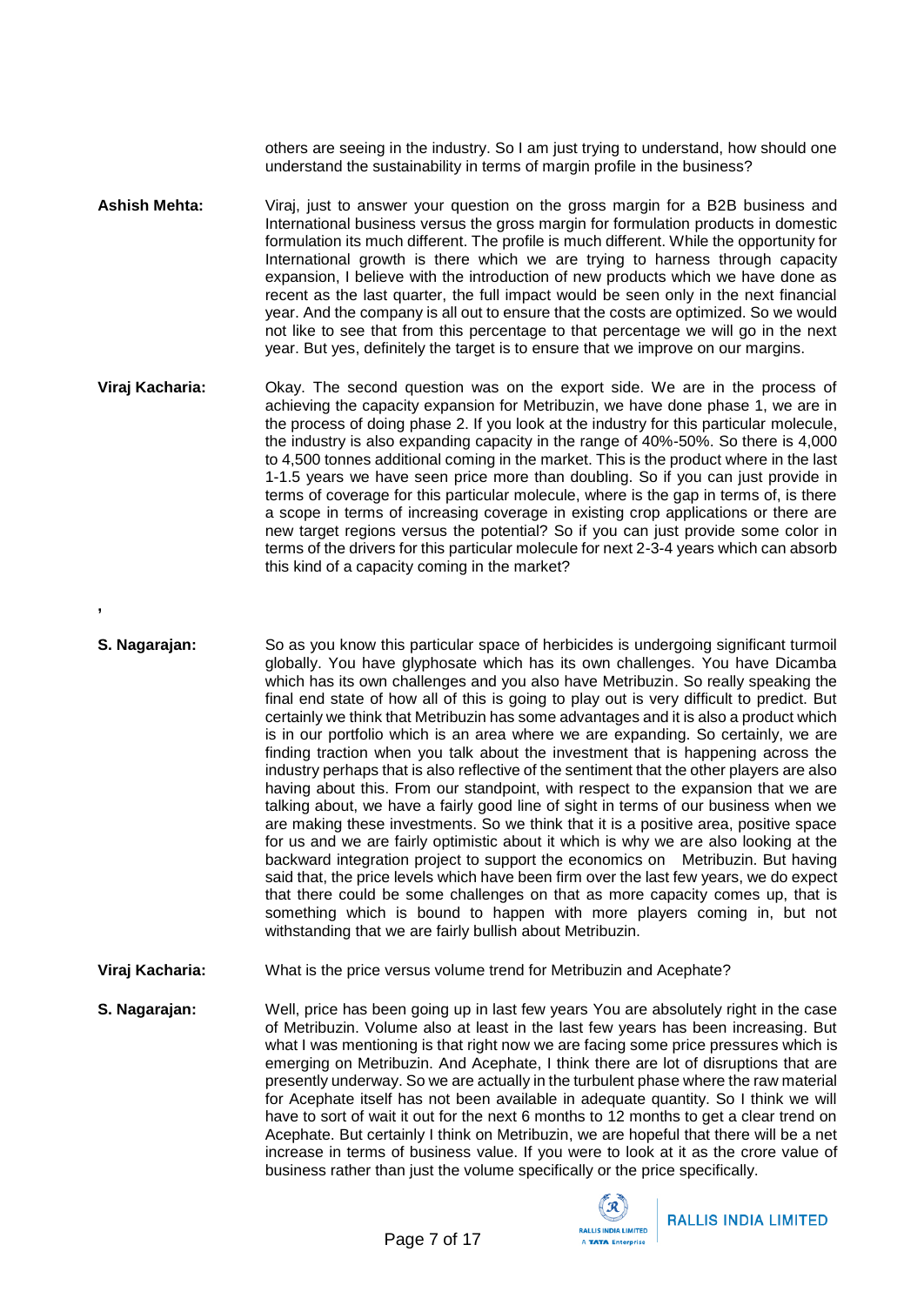- **Moderator:** The next question is from the line of Rahul Veera from Abakkus Asset Manager.
- **Rahul Veera:** Sir, just a simple question. In terms of gross margin profile between exports and domestic you said is a huge difference, largely being B2B and the formulation side of it, right? So for the new capacities, how much proportion of that is going to be exports versus domestic?
- **Sanjiv Lal:** Largely our Metribuzin capacity expansion is for the export market.
- **Rahul Veera:** Okay. So I mean, the kind of gross margin that we are seeing unless and until the RM cost improve, we will not see major changes on the GM side, right?
- **Sanjiv Lal:** Yes. So we are looking at doing a backward integration in this particular product which we already approved the necessary CAPEX, so work will be underway in the current quarter for building some part of the raw material being produced internally.
- **Moderator:** The next question is from the line of Ritesh Gupta from Ambit Capital.
- **Ritesh Gupta:** Sir, just to understand. I got a bit confused on the Metribuzin side in last two participant's questions. So basically you are saying that Metribuzin capacities are rising and as a result EBITDA per kg sort of number for Metribuzin has been coming down or may come down. So that is one. And, you have also been looking to take some price hike to mitigate the raw material pressure. That is the other thing that I kind of understood. So if you could just elaborate a bit on the margin from EBITDA per kg sort of number, how do you expect that for Metribuzin and Pendimethalin as more capacities come up?
- **Sanjiv Lal:** No. We did not mention that we will be taking any price hike on Metribuzin, I think it will be a wrong understanding.
- **Ritesh Gupta:** But you expect EBITDA per kg to come down for Metribuzin from here from let us say what the levels we have seen in quarter two?
- **Sanjiv Lal:** No. I don't think we should be too worried about that because there are opportunities for us to expand our business in the overseas geographies. So we will be looking towards that…
- **S. Nagarajan:** Also the backward integration that already we referred to is one of the ways to improve the EBITDA per kg under a declining price scenario.
- **Ritesh Gupta:** Okay. And that is very much Metribuzin specific, apart from that other molecules are not seeing any kind of price erosion or like that kind of a heightened realization that you saw because of China issues last year, it is not that some of those issues are still affecting you?
- **Sanjiv Lal:** Pendimethalin, we have seen a price correction that we have already mentioned that.
- **Ritesh Gupta:** And sir just on the domestic side, like this year also hasn't been that strong for most of the players. So structurally what can change for the industry because I think for last 5-6 years the industry growth, it has been in the mid-single digit sort of a thing or at best has been a mid-single digit growth. And my checks have suggested that incrementally there has been more competition in the same set of molecules even the new molecules that are coming up, you continue to see multiple people marketing those, so there is nothing like an exclusive 9(3) which people are getting. So could you just briefly touch up on in terms of industry environment in terms of the farmers'

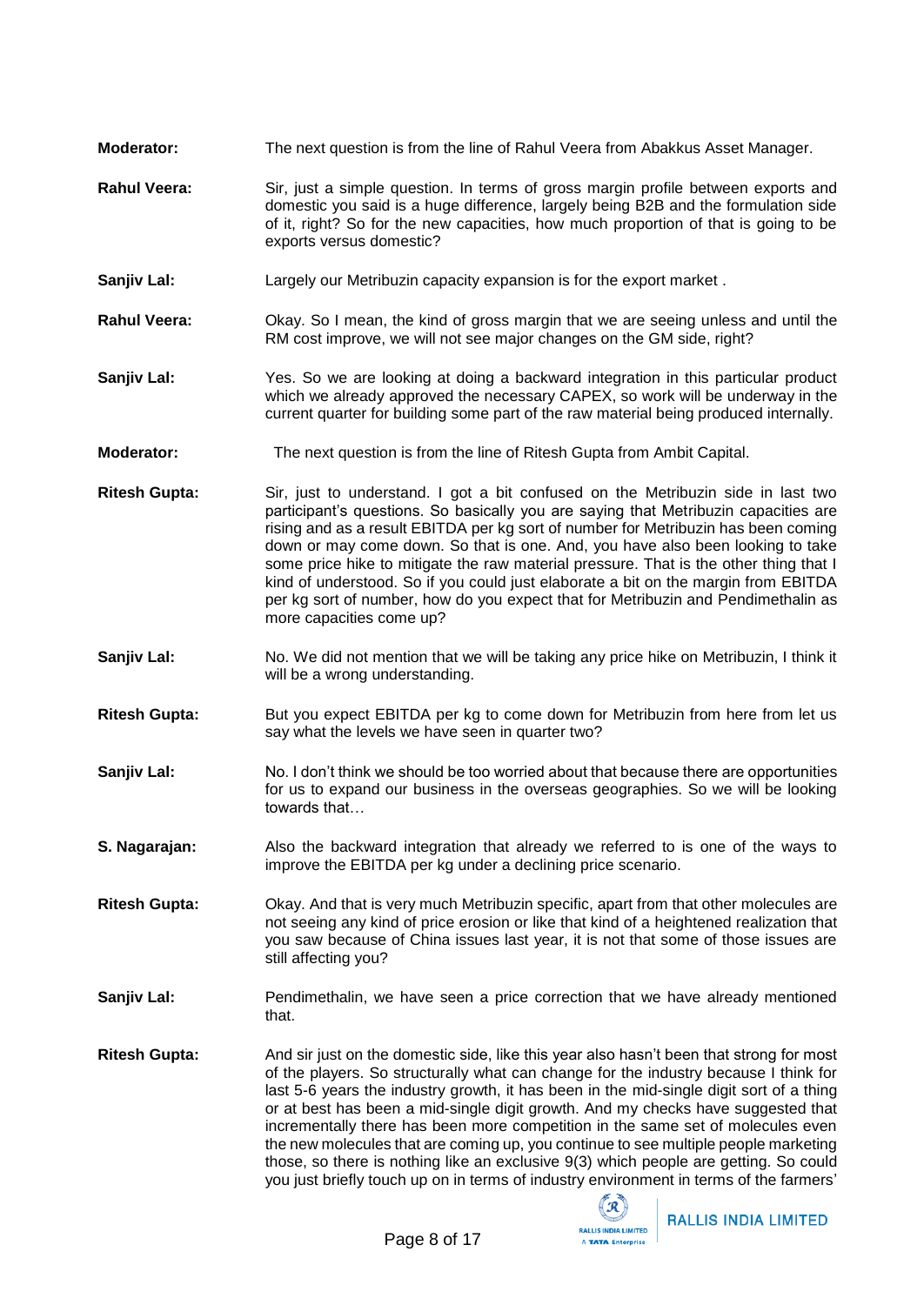ability to pay prices for a premium agro chemical product or for a differentiated agro chemical product. Have you seen things changing on the ground on that particular aspect?

- **Sanjiv Lal:** So Ritesh, when it comes to the point that you are making about very similar kind of products in the market and therefore it is important for addressing some of the emerging needs of the farmer which is either being driven by some resistance which is being built up or the fact that every application is costing him money in the field because it requires labour. And innovations are largely around coming up with formulations which reduce the cost of application and I can only say for Rallis that we always keeping in mind the cost to benefit ratio that the farmer will get when he is buying any of our brands. So some of them are on the higher side, but the benefit to the farmer in terms of the overall cost for using it is also to be kept in mind.
- **Ritesh Gupta:** So basically what it could mean is that most of your new launches are kind of focusing a bit more on the combination side or unique formulations etc. or?
- **Sanjiv Lal:** That is correct.
- **Ritesh Gupta:** And sir just on the Metahelix side, in terms of the positioning changes and I think way back in one of the meetings you had said that you may look for an acquisition on the cotton side. Has there been any change in the thought process there or you are still looking out for that?
- **Sanjiv Lal:** I will ask Nagarajan to weigh in on this, but fundamentally cotton is certainly an area of growth for us because compared to the overall market size, we are very small. We have had couple of good products in this category and while this year we have not seen any significant growth over the previous year in terms of cotton, but we have a good plan for the next cropping season. So Naga, you would like to add something more
- **S. Nagarajan:** Yes, absolutely. I think there is absolutely no change in our thought process. We have defined our strategic target areas, where we are open to exploring inorganic opportunities. Cotton is certainly one of them. As already Ashish has mentioned in terms of the cash flow from operations also, we feel that we are adequately supported from the standpoint of chasing potential targets, but having said that, it will have to fit in with our strategic objectives and it will also have to be at the correct price that we think is appropriate for that. So subject to those conditions, we are always on the lookout and cotton is clearly one of those areas.
- **Moderator:** The next question is from the line of Abhijit Akella from IIFL.
- **Abhijit Akella:** The domestic revenue growth in the first half, would it be about high single digits?
- **Sanjiv Lal:** Yes, it will be about 8%.
- **Abhijit Akella:** And within that, is it largely driven by the institutional business or has the formulation business also grown?
- **Sanjiv Lal:** Largely, formulation business.
- **Abhijit Akella:** And second just on the CAPEX for the first half, it has been only about Rs.150 crore compared to our guidance of about Rs.200 crore for the full year. So do you expect a big step up in the second half now?

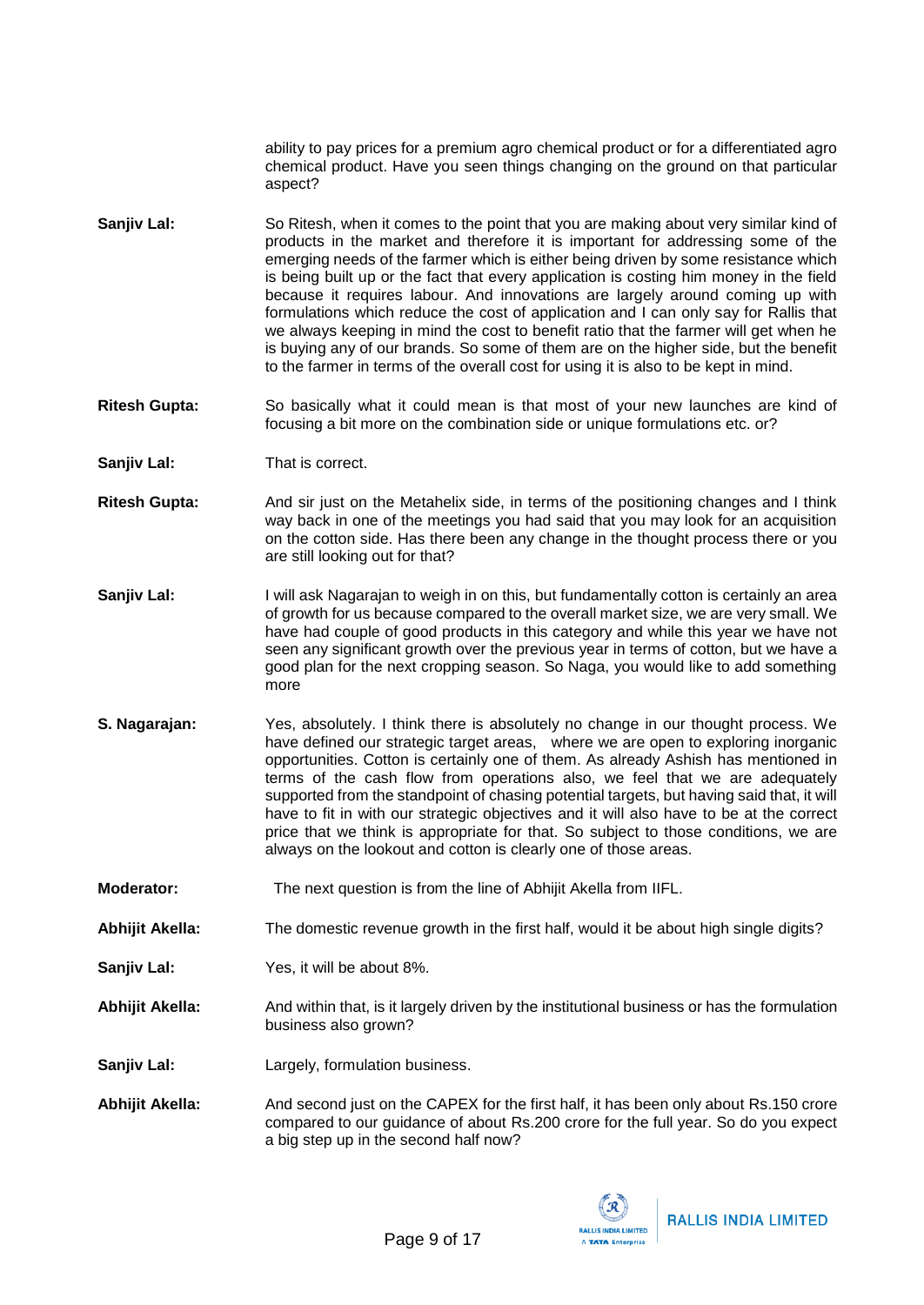- **Sanjiv Lal:** Actually because of lot of flooding and all which has happened in the Dahej area, there has been a bit of a slowdown on some of the work that we were doing at that site. In fact we are just on the verge of awarding the contracts for the construction, so we will see a larger cash outflow in terms of the CAPEX program in Q3 and Q4.
- Abhijit Akela: So the 200 crore number still stands?
- **Sanjiv Lal:** Yes, largely plus minus little bit, yes, we are still targeting that.
- **Abhijit Akela:** And the tax rate if you could just give us some guidance on how you should think about it for the standalone as well as the seed business going forward?
- **Ashish Mehta:** Abhijit, on the seed business, I think in Q1 we had said that part of the income has been recognized as agriculture income and hence, we did see a drop in the tax rate in the first quarter which we had already intimated. Coming to standalone, currently we are at the existing rate. The new rate which has been announced we will be going in for the next year, the 25.17% rate of taxation.
- **Abhijit Akela:** And there is an increase in the Depreciation expense in the subsidiaries in this quarter on a sequential basis, it is up by some 4 crore?
- Ashish Mehta: Rent which is the lease rent as per Ind-AS which has to be reflected from other expenses to depreciation. You have to factor the lease rentals over a period of the lease period and then show it under the depreciation and amortization, so that is the impact.
- **Abhijit Akela:** So this quarter's run rate is a steady run rate now going forward?
- **Ashish Mehta:** Yes.
- **Abhijit Akela:** One last quick thing if I may squeeze in, sir, given the outlook for a good Rabi season, how strong is our portfolio in terms of say, hybrid maize or some of the other crops that may do well? Are we positioned to capitalize or it will take some time for us to get ready for the Rabi season?
- **Sanjiv Lal:** Rabi season this year will continue to be a bit of a challenge for us because we don't have Rabi maize with us yet, we are still trying to finalize co-marketing product in that category, but as you may be aware that we have reorganized our vegetable seeds business to make it into like a line of business and that team has been put together, so there will be considerable focus on getting that category to kick in to help in the H2 sales. Nagarajan, you like to add something more to that.
- **S. Nagarajan:** . Apart from that of course mustard is something which we should expect to grow better than what we did last year but specifically on Rabi maize, it will take some time.
- **Moderator:** The next question is from the line of Chirag Dagli from HDFC Mutual Fund.
- **Chirag Dagli:** Sir, has there been any shift in the season sales into the third quarter or is Kharif pretty much reflected in the first half?
- **Sanjiv Lal:** In fact Kharif is continuing well into October, so the season at least in certain parts has really got shifted considerably, Eastern region in particular has shifted quite a bit, so we are still in Kharif in some regions.

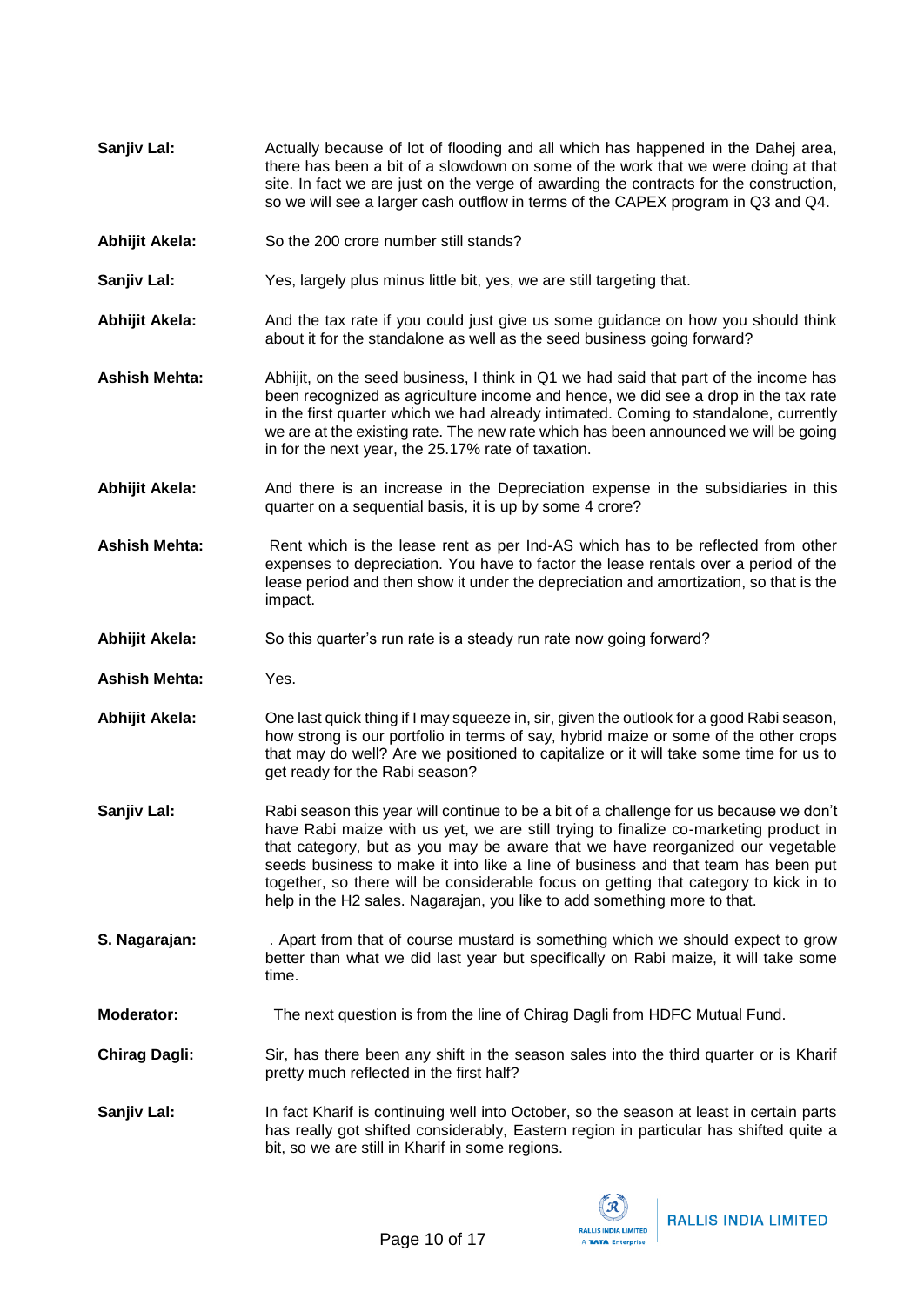- **Chirag Dagli:** So for Rallis, how many days would have shifted into third quarter? How many day's sales for the season?
- **Sanjiv Lal:** I guess at least two weeks.
- **Chirag Dagli:** And sir, would you say that the first half margins for the branded business are impacted by the fact that you have higher priced inventory and you have not been able to, while the end product prices continued to be lower because it is very competitive environment?
- **Sanjiv Lal:** I will say that could largely be the reason you can attribute.
- **Chirag Dagli:** And why is it that you are not able to pass on these prices into the market? Is it because competitors have lower priced inventory?
- **Sanjiv Lal:** Some of these products are established products where the farmer has been buying it at a particular price point and I don't think the farmer would be willing to pay a higher price point because we want to pass on no cost to him, so we have not changed the price of some of these very popular brands of ours.
- **Chirag Dagli:** So then this should get fixed in the second half, right sir?
- **Sanjiv Lal:** There will be some improvement, no doubt.
- **Moderator:** We will move on to the next question that is from the line of Varshit Shah from Emkay Global.
- **Varshit Shah:** Sir, just two questions, first on Metahelix, I think we have seen good performance there because of the shifting crop but towards shorter duration, if I want to just make this question to a larger picture suppose if next year in the Kharif, the rains are more spread out and normal, then actually growing at this kind of rate could be a little challenge, is my assessment correct? And my second question is on the new product launches in domestic market, I think you have mentioned in the presentation that you will be launching another 11 odd products, so does this include the five of this fiscal year or it is excluding this?
- **Sanjiv Lal:** No, this includes the five that we have already talked about, so we will be getting about two new products coming in every year. We will be having two new formulation products coming in every year.
- **Varshit Shah:** So and my question on Metahelix, so I think we had a boost from late sowing and shift towards short duration paddy, so is my assessment correct?
- **S. Nagarajan:** I think the way we would look at it is as follows; we have 4 major crops which help us to diversify between the different situation and within each crop, you have different duration, so for example, in paddy we have short, medium and longer duration hybrids and similarly in the case of maize as well, so I think this time what happened was shorter duration varieties, we have done better and Bajra has done better because the climatic conditions were more favourable for that. However, I think the portfolio which we have, I think should be able to accommodate other kinds of situations as well, for example, we could have done better in mid maturity rice, for example, if the weather conditions had been somewhat different and we have a good set of products there, so I think we would probably suggest that you may wish to consider it as the diversification across the portfolio.
- **Varshit Shah:** So we are prepared for all weather patterns, is this what you are saying?

 $\sqrt{R}$ **RALLIS INDIA LIMITED** A TATA Enterpris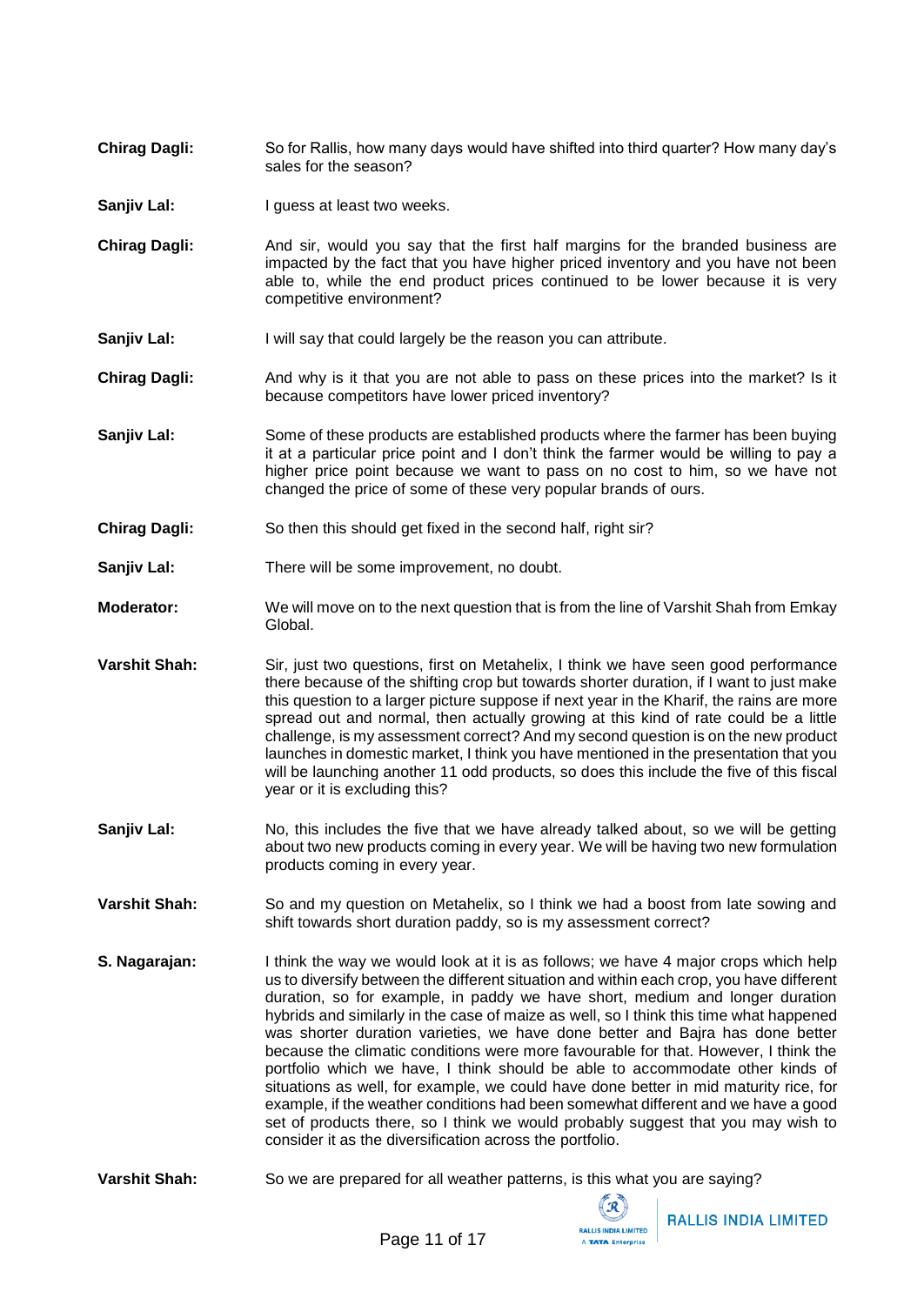- **S. Nagarajan:** Certainly, we have some areas where we are stronger and somewhere we are still trying to build our strength, but our endeavor is really to insulate ourselves as much as we can from this kind of weather vagaries.
- **Moderator:** The next question is from the line of Vishnu Kumar from Spark Capital.
- **Vishnu Kumar:** If you could just elaborate on your dealer acquisition policies and how is it likely to pan out in the next year or so?
- **S. Nagarajan:** So, well I think what you see is that it is important to have the right kind of channel partners, more than just the number of channel partners, and that is what our focus is. It is not that we are looking for chasing certain number of retailers or certain number of distributors. As we have called out in the presentation, we have something like 3,600-3,700, what we call SS and PD and about 41,500 retailers for the agrochemical business. What we have done is we have kind of reenergized some of the elements of the policy, notably we have increased the payouts pertaining to prompter payments, things like advance booking and so on which I think had satisfactory effect because of the way the collections have moved as we can see the accounts receivable this year is at the same level as the last year, despite there being an increase in revenues of 14%. So I think our focus is really to look for quality partners and look for partners in geographies where we have identified as weak areas and the third element is to do it in a 360 degree fashion which is to examine the existence of the suitable product for that area where we are looking to strengthen our channel, so that we are able to maximize the benefit. So I guess these would probably be the three principles which we are applying for our channel expansion.
- **Vishnu Kumar:** Sir, is your number of days increased or it is just that you have increased the discounts if like the payment is made promptly?
- **Ashish Mehta:** The pricing policy is made to such an extent that the dealer gets incentivized by making early payment, not to say that the high payment incentive is part of our cash discounts what we give.. It is more of a restructuring of what we have done and the dealer sees more gains by making upfront payment or even making payment on the due date, hence the structure is made in such a way that if you make payments at different time slot, we get provide different levels of cash discounts and that is where they see more advantage rather than linking the incentive to an off take plan which was earlier done.
- **S. Nagarajan:** Actually, as you know this time, the liquidity in the market because of various issues which you are very familiar with has been quite difficult and we prepared ourselves. I think now retrospectively we can say a little better by encouraging prompter payment and also advance booking, so we were able to actually realize a lot more through collection, but this is within the overall ambit of our trade margin structure, so it was a restructuring like what Ashish called it, but I think in hindsight, it seems to have worked satisfactorily.
- **Vishnu Kumar:** Just to summarize, you basically kept the credit period same, but you just incentivized them for prompter payments by giving them some kind of discount on or reduced kind of prices for faster payments?
- **S. Nagarajan:** No, we actually relaxed a bit on the credit periods also, but we complemented it with incentives to **pay quicker** so effectively the behavior has been that people have paid faster.
- **Vishnu Kumar:** And on an average, I understand this model helps you slightly lower margin but better cash flow profile for you, is it possible to quantify what would be the margin impact, may be 1% or 100 bps, 200 bps, any of that kind of working if you would have?

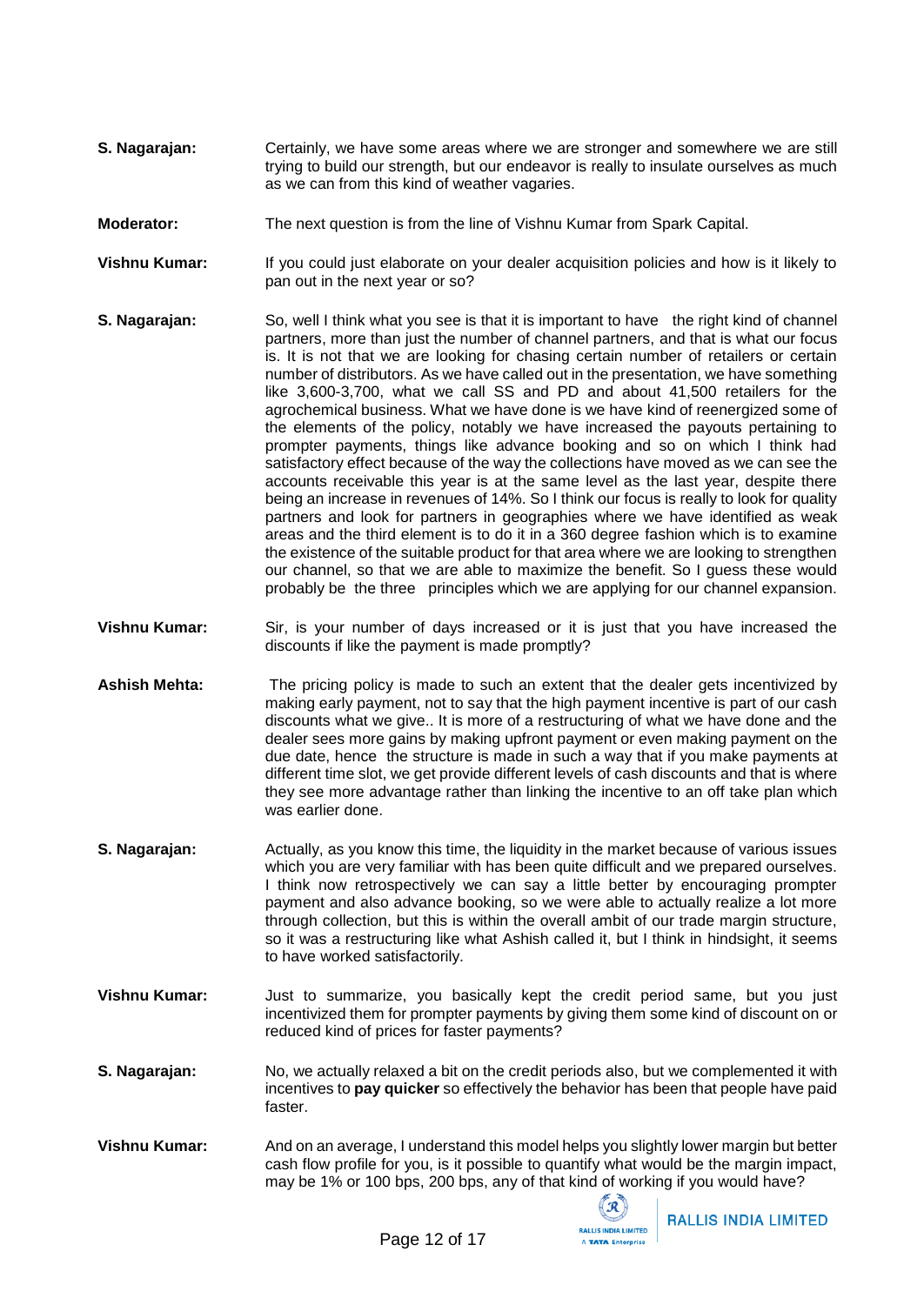- **Sanjiv Lal:** I think let us not get into that detail Vishnu because we have to see what is going to support our overall growth plan, so we thought that this would be a good approach to encouraging our trade partners to turn around their cash faster and also gives them the opportunity for their own growth as well.
- **Moderator:** We will move on to the next question that is from the line of S Ramesh from Nirmal Bang.
- **S. Ramesh:** First of all, can we understand the key geographies which have contributed to your growth in the International market and some colour on the volume growth you have got in the domestic and international markets?
- **Sanjiv Lal:** So our key driver for International business is largely coming from North America as well as Brazil and we are also trying to build our portfolio offerings in both Africa as well as South East Asia, so these are much smaller markets, but we see them as important markets going forward, but the larger volume growth is coming from North America and Brazil.
- **S. Ramesh:** And can you give us a split in terms of the volume growth for the domestic and international market for the first half?
- Ashish Mehta: It is already given in the results documents.
- **S. Ramesh:** Sir, that growth number is the volume growth?
- **Ashish Mehta:** Yes, most of it is volume. See overall if you see the Q2 as well as the H1, larger growth has come from volume part, both for domestic and international business
- **S.** Ramesh: So if you are looking at the second half and then next 2 years, see, second half last year, you had a problem in terms of the margins, so what is the kind of internal planning you have for the second half in terms of say, topline growth, if you are not able to split that into volume growth and pricing and what should we expect in terms of the bottomline numbers? Will it be similar to the first half?
- **Sanjiv Lal:** Ramesh, we will not be able to give you any detail on that except to say that our focus is on growing all our categories, whether it is a domestic formulation business or International business, so we will be clearly focused on making available more and more products and that is why I had mentioned that we are ensuring that our factories are supplied with enough raw materials, so that they can run through capacity.
- **Moderator:** The next question is from the line of Nitin Agarwal from IDFC Securities Limited.
- **Nitin Agarwal:** Sir, question is on the International business, right now the business has dominated largely by Metribuzin and Pendimethalin, now after the large investment plan that we have for the export business, how do you see the complexion of this business in terms of product concentrations are changing over the next 3 to 5 years?
- Sanjiv Lal: Actually we have got 3 major products, 2 which we have mentioned including Acephate which is the third and of course we are the largest producer of Hexaconazole, so these are our 4 big products and we have taken up work at our research centre for what you may call reverse engineering for some of the active ingredients which we feel could give opportunities for us, so that work is currently underway and over the next 3 to 5 years, we will be adding capacity for making some of these active ingredients which offer good opportunity.

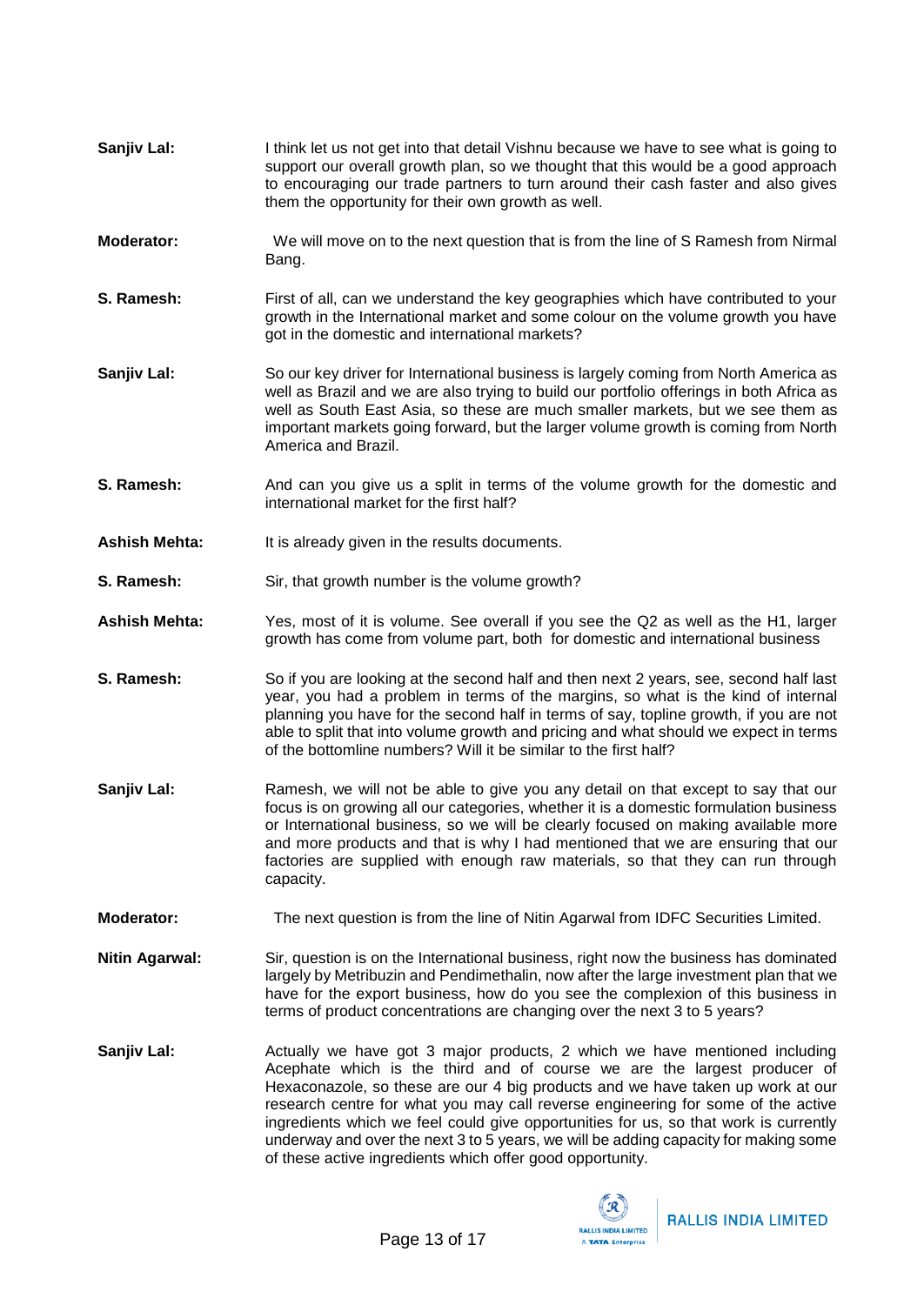- **Nitin Agarwal:** So is it fair to say for the next at least 2 to 3 years, these current 4 products will largely dominate the export business and I guess subsequently we will probably see a little more diversification happening on it?
- **Sanjiv Lal:** I would say over the next 2 years, these will continue to dominate till we have newer products which are helping to further diversify.
- **Moderator:** The next question is from the line of Bharat Gupta from Edelweiss Securities.
- **Rohan Gupta:** Sir, my question is on CAPEX, so we initially guided for roughly Rs. 800 crore spending over next 5 years that was the entire game plan for the company. We have almost Rs. 250 to Rs. 350 crore visibility for next 1-1/2 years. Recently, the text incentive which is announced by the government, so the balance Rs. 500 crore CAPEX which we had planned for next 3 to 4 years, do we see that there will be any change in that strategy to benefit on the tax incentive or we will accelerate that CAPEX to benefit that? Any thought process on that?
- **Sanjiv Lal:** So, we are still trying to fully understand because it is talking about setting up new companies and all, so we are able to avail the lower tax rates, so these things need to be fully understood before we make those kind of commitments but as of now, our path is very clearly defined in terms of what all we need to do immediately and there are things which I had mentioned in response to the earlier question regarding adding capacity for newer active ingredients, so that we will have a better line of sight by early next year in terms of what capacity we will be adding, for which active ingredients.
- **Rohan Gupta:** So as of now, all that thing will come under the current structure only, not any new company will be formed and then you will see….
- **Sanjiv Lal:** As of now, there is no change in our approach but we will examine the opportunity that the new ordinance has indicated for new companies to benefit from lower tax rates.
- **Ashish Mehta:** Rohan, it is also important to see that while the new company has to be formed new investments has to be made. It also needs to be seen what is the new company going to produce and how it is going to sell, so we have to evaluate the tax angle also in terms of GAAR, in terms of related party transaction, in terms of arm's length, so all those considerations are very important before we come to a conclusion, but yes, the new tax rate does offer a lot of opportunities. Also given that Metahelix is getting merged with Rallis and the benefits what you get in terms of the R&D spent also needs to be seen.
- **Rohan Gupta:** Sir, second question, on the margin front, though you mentioned the gross margin definitely under pressure because of very volatile raw material prices and higher cost of input, but sir we being Rallis are fairly backward integrated and of 34% gross margin for our kind of company, definitely compared to many other companies, is much on a lower side, so my concern and worry is that have we lost our cost competitive shape which we used to have earlier and now the China and the raw material dependency on them has been much sharper and that is why that we are seeing this kind of margins or it is just only your cautious strategy to cut the prices and penetrate more deeper in terms of through the customer that is leading to some short-term volatility in margin and we ultimately will gain to the earlier level of margins?
- **Sanjiv Lal:** We have not cut any prices Rohan nor have we taken any price increase. Therefore what we had mentioned earlier is we have not passed on any cost increase to the farmers, it is also impacting the margin structure.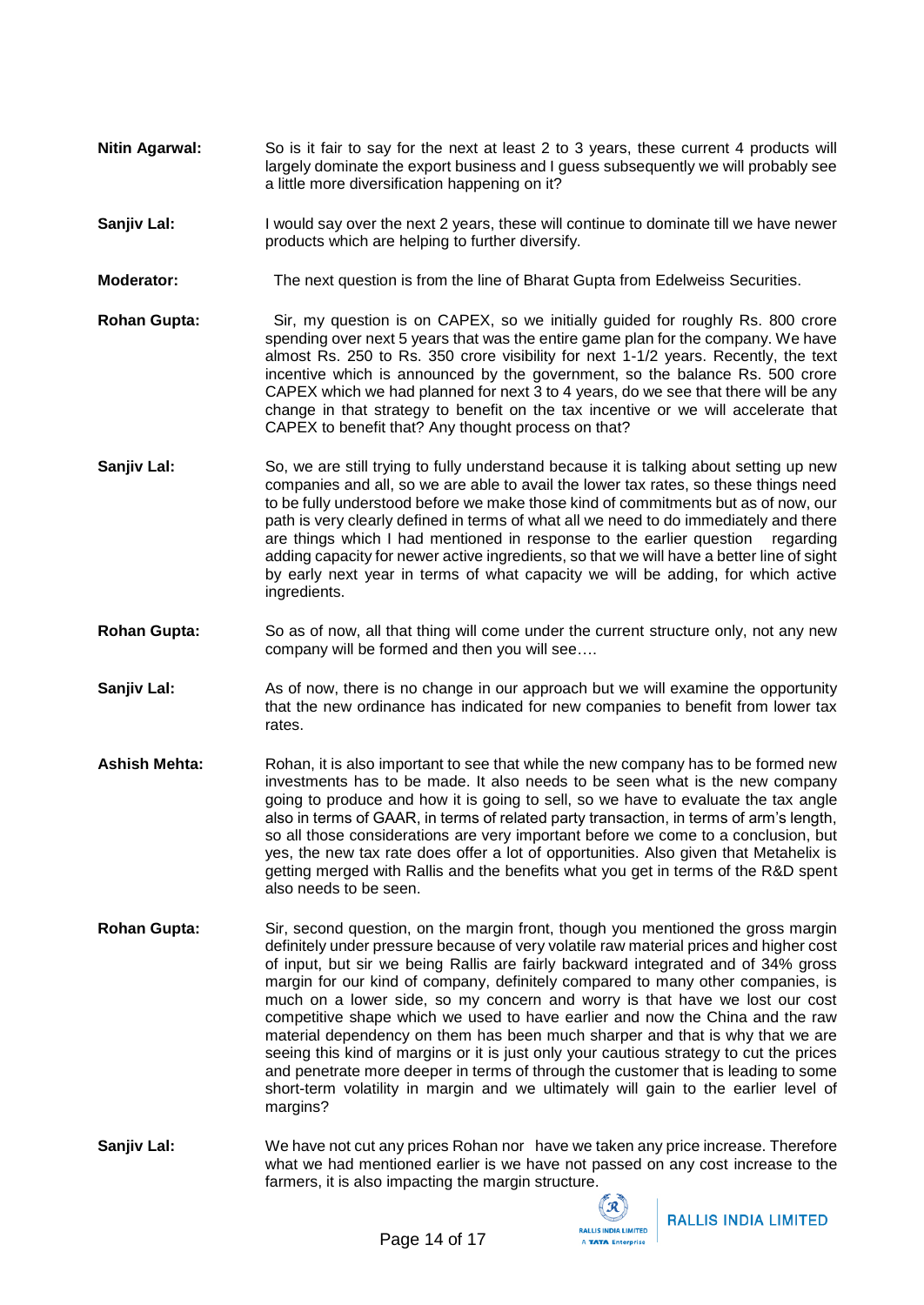- **Rohan Gupta:** So that is definitely on the domestic side, I am more saying in the International business because that is roughly 35% for us and I believe that margin pressure probably will be more in International business or our export business or it is across the board, it is domestic as well as International both?
- **Sanjiv Lal:** We cannot make a statement which will brush all products in the same category. There are some products when there is a margin erosion and we talked about Pendimethalin where there is pricing pressure, but on other products there is not so much of pressure yet but it could happen that we may have a situation where we have to adjust prices downwards.
- **Moderator:** The next question is from the line of Rohit Nagraj from Sunidhi Securities.
- **Rohit Nagraj:** Sir, you mentioned about the cost benefits from optimization of cost, what is the kind of benefit on the operating level that we expect this year and next year in terms of 50 bps, 100 bps or so?
- **Sanjiv Lal:** Rohit, I don't think we have articulated that. We are working towards that. We will certainly see it playing out over the next couple of quarters in terms of our cost structures.
- **Rohit Nagraj:** And sir, second question is on Metahelix, so last year the effective tax rate was close to about 22% and given the commentary this year, the tax rate will be Zero or how is it going to be?
- **Ashish Mehta:** Rohit, I think we had mentioned in our Q1 what is the new tax rate for the current year for Metahelix because part of the income is being considered as agriculture income, so there is a drop in the effective tax rate compared to previous year. The entire revenue is not considered as agriculture income, it is only part of the activity which is relating to seed production is being considered as the agriculture income, so while we get the advantage but the drop in this tax rate is not so high but we will get that.
- **Moderator:** The next question is from the line of Amar Maurya from ALFAccurate Advisors.
- **Amar Maurya:** Sir, my question is primarily on the revenue mix and the margin. If I see your second half, second half is largely dominated more towards the export business because of the overall mix and given that now the new capacity, the second phase is also going to come by December, so the overall mix is further going to be skewed towards the export. In this revenue mix change, how should I see the second half margin given that your last year second half margin was significantly lower probably in the history of the company?
- **Ashish Mehta:** Amar, actually in Q3 and Q4 there is a combination while Q3 has domestic sales as a major player, in Q3 and Q4 we also have international business and we also have the contract manufacturing orders also getting executed largely in Q3,so the combination of this definitely pulls down or has an impact on the margins. As mentioned earlier that there were pressures in Pendimethalin in the overseas market, we need to see how it pans out for the Q3 and Q4 because it is not a period specific sale, it happens throughout the year, so we need to evaluate and see how the margins or how the pricing pressure, will it continue or will not continue in the Q3 or Q4. For products under Contract manufacturing prices are all fixed at the start of the year.
- **S. Nagarajan:** I think how do you look at H2 that is the point, I would say that there are three things that will influence, three factors we wish to consider, one what we said about the mix,

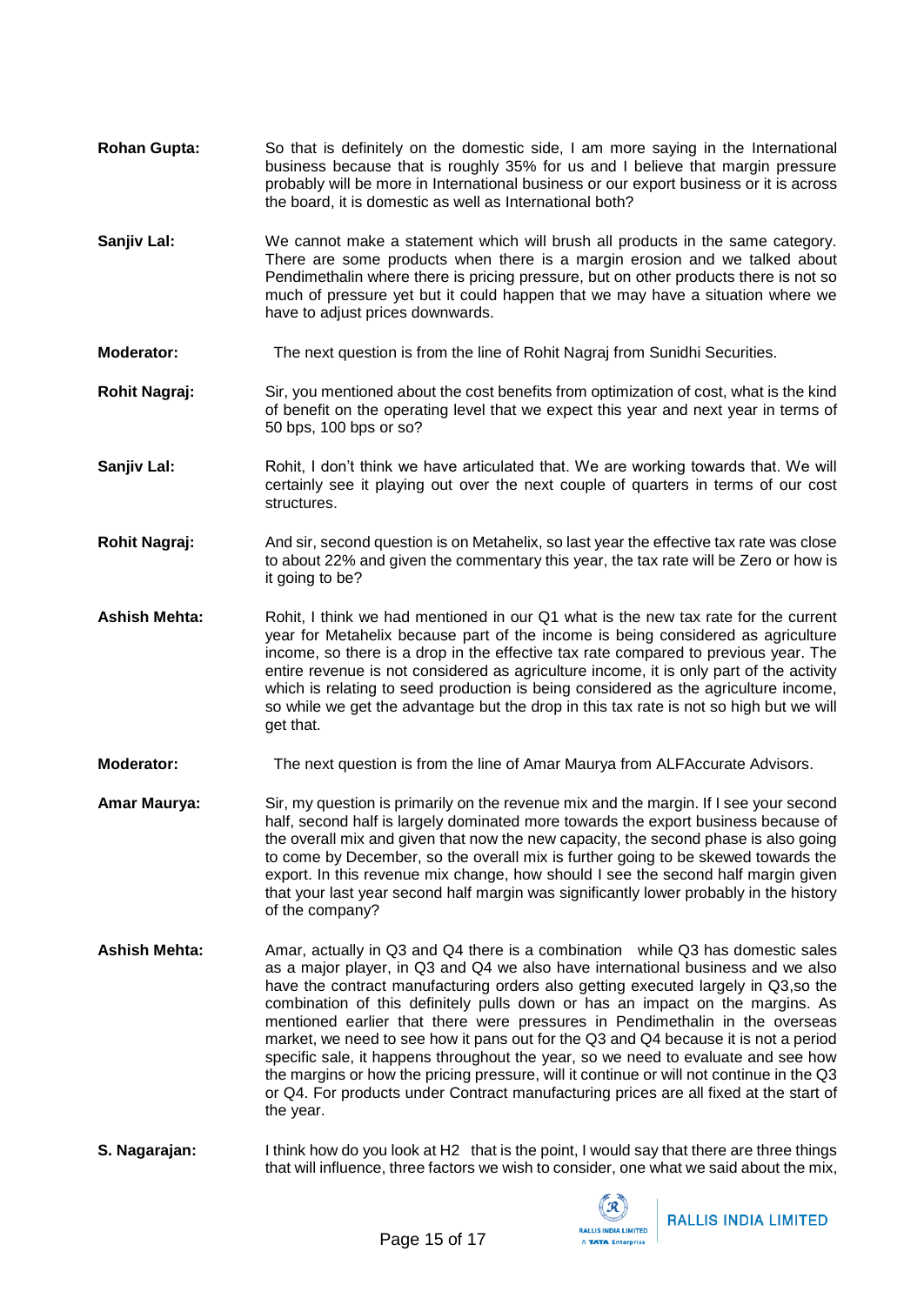the second is of course with respect to last year to this year, I think there is a substantial difference in the outlook for Rabi, so that is the second factor you may wish to factor in and the third is of course the raw material and the end product prices, how they are likely to fluctuate, so if you take these three factors into account, I guess you could form a view about how H2 might be.

- **Amar Maurya:** So sir, like alluding to your connect what you are saying is that Rabi relatively looks better than last year, and secondly, if I see the outlook of export, export is largely going to be better because of the new capacity and other things, so I mean what are the early indications from your side because I believe '19 second half was significantly depressed in terms of the margin, then your historical if I see probably 20 quarters?
- **S. Nagarajan:** Unfortunately as you know we don't give forward guidance, so therefore I can't give you our view but these are the factors that you may wish to consider to project H2.
- **Amar Maurya:** But then any early indication, is it like worse than the last year or better than the last year?
- **Sanjiv Lal:** I think we are all very hopeful that because of good availability of water, the Rabi is going to be fairly good and we hope that for us also it will be much better than last year.
- **Amar Maurya:** It is also on the margin and the revenue both?
- **Sanjiv Lal:** In terms of margins, we had already mentioned that we are seeing some improvement in pricing on couple of the key raw materials, so that should help us in slight improvement in our margins.
- **Moderator:** The next question is from the line of Siddharth Mohta from Principal Mutual Fund.
- **Siddharth Mohta:** Sir, my question is on two new 9(3) molecules which we have launched recently, so to which segment of crop does it target? Second is the opportunity size for this 9(3) molecules and what cost benefit does this molecule brings versus similar products?
- **S. Nagarajan:** The two products that we have launched are chiefly for the paddy crop, one is called Zygant, the other is called Ayaan. Zygant is the formulation which is the granule formulation which is aimed for the stem borer insect segment. It is typically applied 15 to 25 days after the transplantation of the paddy crop and we have priced the product at a premium position. We have had fairly strong launches which have been very well received by both the channel partners as well as by the farmers. In fact, I think our demand has been far higher than what we could supply as far as this particular Kharif season was concerned but of course these are early days and we are augmenting our supply position. The second product is called Ayaan which is actually aimed at sheath blight disease and is also for the paddy crop. It is applied between 25 to 40 days after the transplanting and it is unique product because it is Strobilurin plus Hexaconazole combination and the early trends on this product have also been quite encouraging. Even on this products, we have been able to supply lesser than what the demand has been, so we are hopeful that both these products in the Rabi season, we should be able to witness much better traction.
- **Siddharth Mohta:** Sir, so what would be the opportunity size if I have to combine both the products and what cost benefit analysis does it bring versus similar product?
- **S. Nagarajan:** In terms of Zygant, the benefit is in terms of the longer duration of effectiveness after the application that the product offer, so from a farmer standpoint while he may be